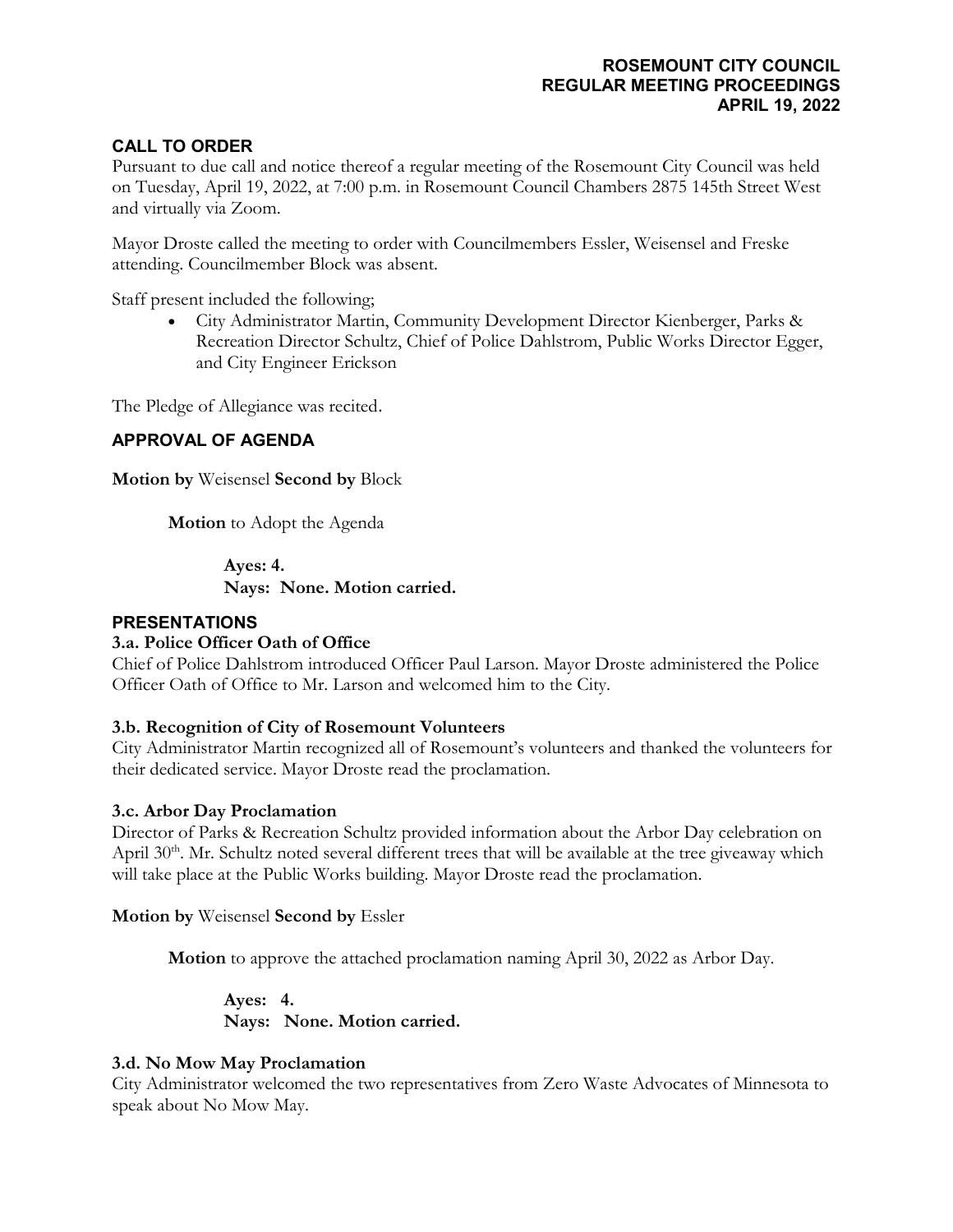Kim & Ashley with Zero Waste Advocates of Minnesota gave a brief presentation about No Mow May. The program seeks to create early season habitat and forage for pollinators coming out of hibernation when food sources are scarce. To support this effort, the City would temporarily suspend enforcement of lawn height (8") weed ordinances on occupied properties during May in order to support property owners that choose to participate in this voluntary program. The City will continue to enforce weed ordinances related to noxious weeds, diseased trees, hazard trees, and tree pests. The City also retains the ability to enforce the ordinance in special circumstances as required.

# **Motion by** Freske **Second by** Essler

**Motion** to approve the attached resolution proclaiming May 2022 as No Mow May in the City of Rosemount.

**Ayes: 4. Nays: None. Motion carried.**

# **PUBLIC COMMENT**

None

# **CONSENT AGENDA**

**Motion by** Weisensel **Second by** Freske

**Motion** to approve consent agenda items, with items 6.d. pulled for further discussion.

- a. Bills Listing
- b. Minutes of the April 5, 2022 Work Session Proceedings
- c. Minutes of the April 5, 2022 Regular Meeting Proceedings
- d. Service Agreement Rosemount Area Arts Council (RAAC)
- e. 2022 Leprechaun Days Service Agreement
- f. Authorize Entry into Detour License Agreement with University of Minnesota
- g. CSAH 42 Visioning Study, City Project 2020-10 Resolution of Support
- h. Accept Proposal & Authorize Work Final Design & Construction Oversight Services for Driver Avenue Roadway Improvements
- i. Request by KJ Walk for Approval of a Final Plat for Rosewood Commons
- j. Request by D.R. Horton for Final Plat Approval of Caramore Crossing 3rd Addition
- k. Request by Al-Madina Association for a Conditional Use Permit for a Place of Worship in the R1-Low Density Residential Zoning District

**Ayes: Weisensel, Droste, Essler, Freske Nays: None. Motion carried.**

#### **6.d. Service Agreement – Rosemount Area Arts Council (RAAC)**

Administrator Martin pulled item for Parks & Recreation Director Schultz to further discuss the service agreement with the RAAC.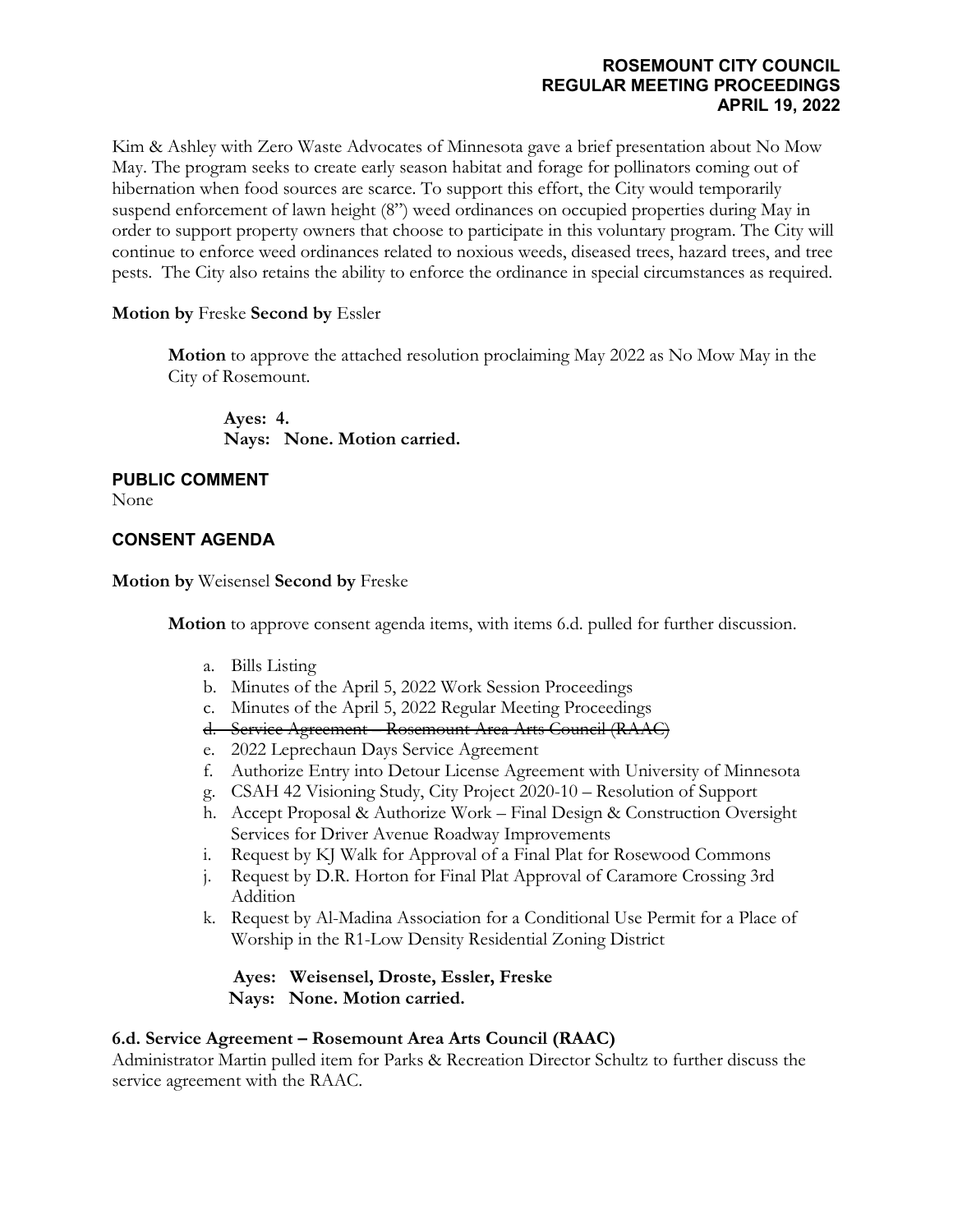Keith Reed with the RAAC updated City Council on their upcoming plays, shows, and events.

**Motion by** Weisensel **Second by** Essler

**Motion to** approve the 2022 Service Agreement with the Rosemount Area Arts Council (RAAC).

**Ayes: Droste, Essler, Freske, Weisensel Nays: None. Motion carried.**

### **PUBLIC HEARINGS**

**7.a. Public Hearing for a Request by CNC Development IV, LLC for the Vacation of Drainage and Utility Easement over Outlot A, Emerald Isle Second Addition**

Community Development Director Kienberger gave a brief presentation regarding the request to vacate a blanket drainage and utility easement that was dedicated over all of Outlot A. New drainage and utility easements will be recorded with the Emerald Isle Third Addition final plat.

Mayor Droste opened the public hearing opened at 7:44 p.m.

No public comment received.

**Motion by** Droste **Second by** Freske

**Motion to** close the public hearing 7:45 p.m.

#### **Motion by** Essler **Second by** Freske

**Motion** to adopt a resolution approving the vacation of the blanket drainage and utility easement over Outlot A, Emerald Isle Second Addition.

**Ayes: Essler, Freske, Weisensel, Droste Nays: None. Motion carried.**

# **7.b. Request by Warren and Kathleen Israelson for the vacation of drainage and utility easements in Outlots D and E, Rosewood Estates**

Community Development Director Kienberger gave a brief presentation regarding the request to vacate the existing drainage and utility easements within two outlots of the existing Rosewood Estates. Vacating the easements would allow for the recording of the Rosewood Commons plat that will contain a mixed-use development consisting of retail and senior housing.

Mayor Droste opened the public hearing opened at 7:47 p.m.

No public comment received.

**Motion by** Droste **Second by** Essler

**Motion to** close the public hearing 7:48 p.m.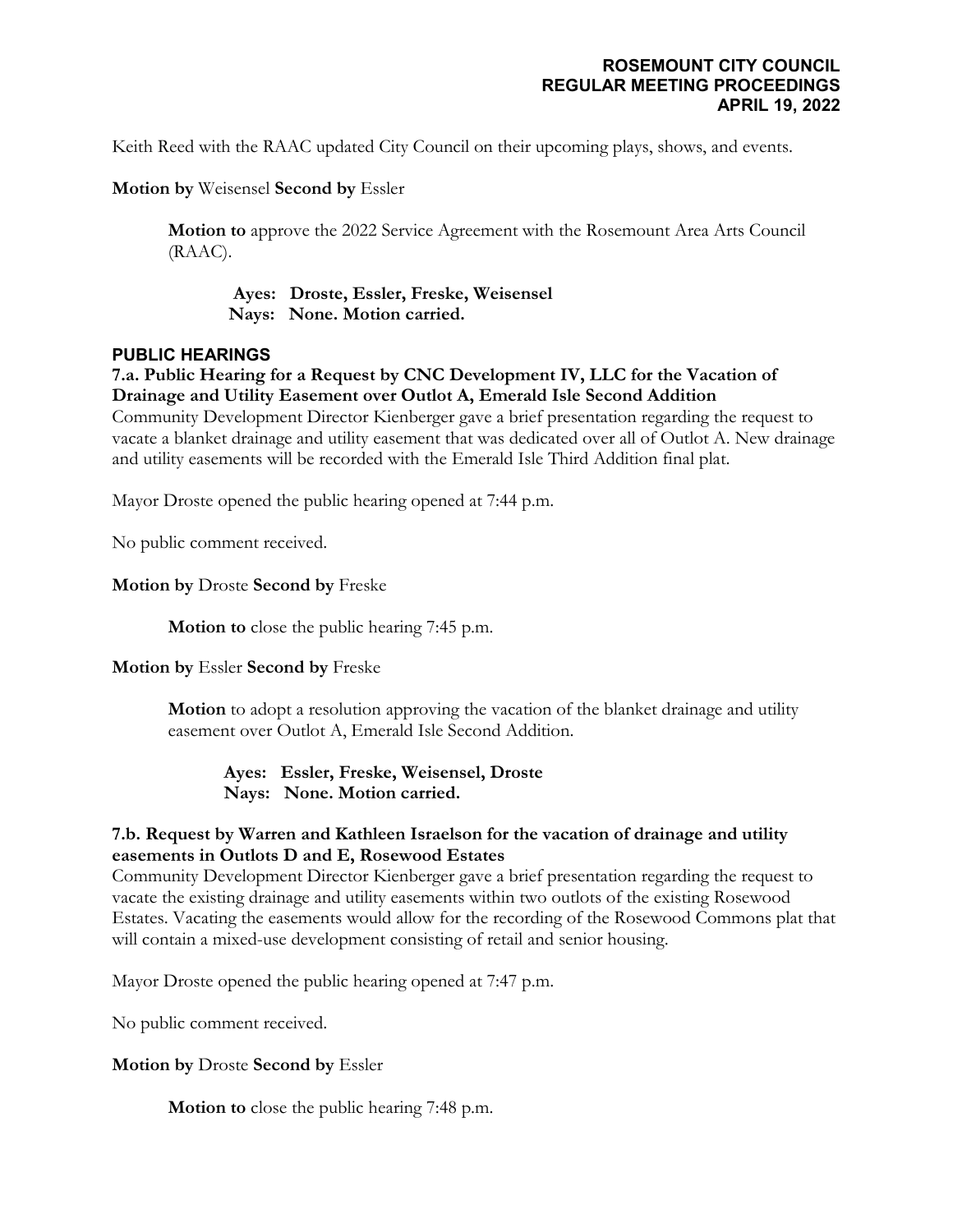### **Motion by** Freske **Second by** Essler

**Motion** to adopt a resolution approving the vacation of the existing drainage and utility easements in Outlots D and E, Rosewood Estates, subject to conditions.

**Ayes: Freske, Weisensel, Droste, Essler Nays: None. Motion carried.**

#### **NEW BUSINESS**

### **9.a. Accept Bids, Award Contract, Declare Costs to be Assessed, and Set the Assessment Hearing for the 2022 Street Improvement Project, City Project 2022-01**

City Engineer Erickson presented the proposed improvements and the associated costs of the 2022 Street Improvement Project.

Councilmember Essler asked if staff will be communicating to residents if the curbing will not be completed as part of the project. Erickson confirmed that residents will be notified by mail of what will be included in the project on the street.

### **Motion by** Essler **Second by** Weisensel

**Motion** to adopt a resolution accepting bids and awarding the contract for the 2022 Street Improvement Project, City Project 2022-01

### **Ayes: Weisensel, Droste, Essler, Freske Nays: None. Motion carried.**

# **Motion by** Essler **Second by** Weisensel

**Motion** to adopt a resolution declaring the costs and calling the assessment hearing for the 2022 Street Improvement Project, City Project 2022-01.

**Ayes: Droste, Essler, Freske, Weisensel Nays: None. Motion carried.**

### **9.b. Authorize Entry into Contract – Architecture Services for Police & Public Works Campus Project**

Public Works Director Egger presented the proposed contract agreement with Boarman Kroos Vogel Group, Inc. (BKV) for the new Police and Public Works facilities. The contract is valued at \$1,872,500. The team will provide professional architectural and site design services. BKV will also provide architectural oversight during the construction phase to ensure conformance with the design.

Councilmember Weisensel discussed with staff about utilizing subcontractors and third parties to complete different aspects of the build.